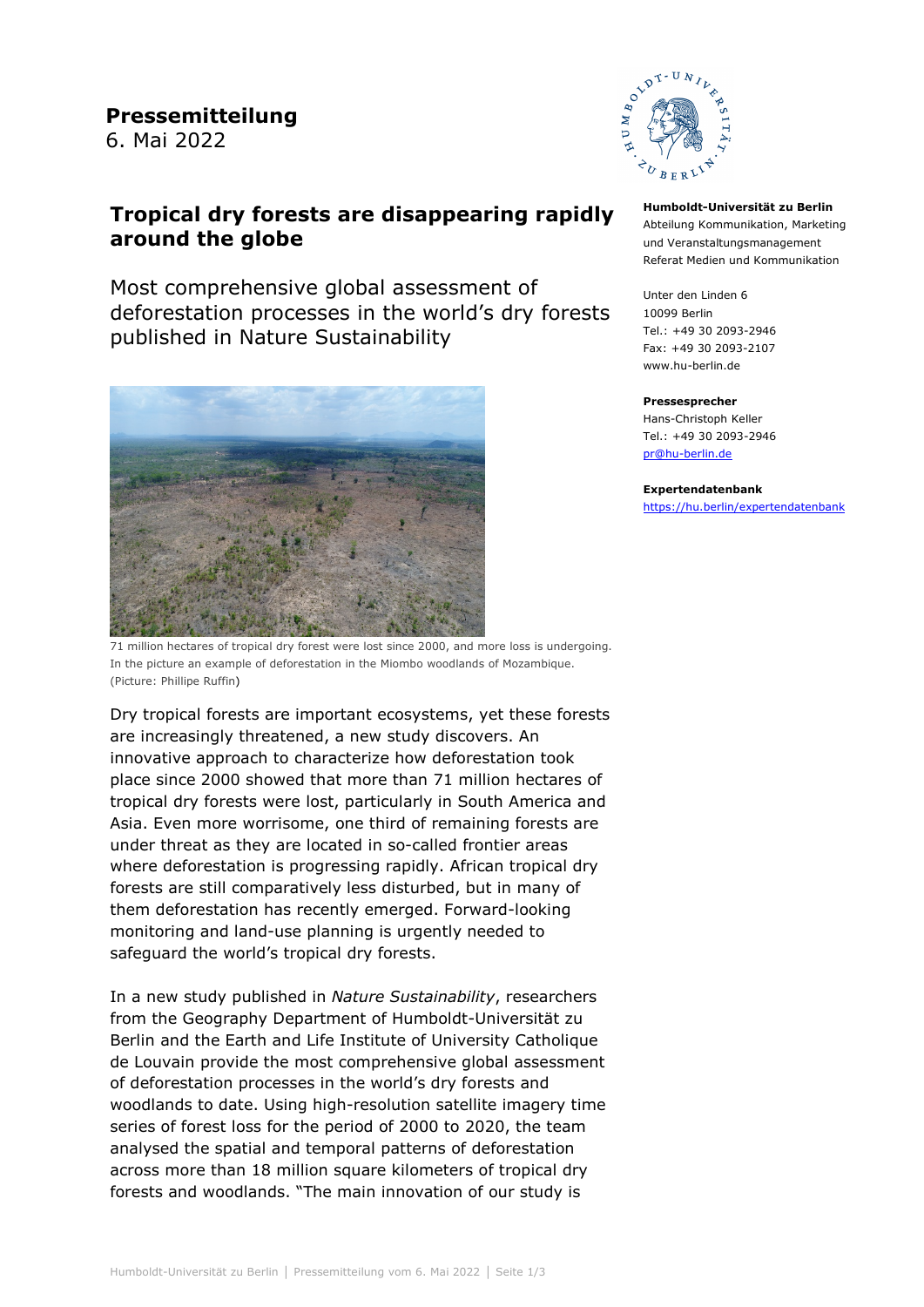

that we developed a methodology that goes beyond just flagging deforestation", Tobias Kuemmerle, professor at the Geography Department of Humboldt-Universität explains. "In other words, we can now detect and map in detail where deforestation is speeding up and where it has slowed down, and whether it results in fragmented landscapes or whether forests are lost entirely."

## **Hotspots of deforestation in South America and Asia**

The results are alarming. Since 2000, more than 71 million hectares of dry forest have been destroyed, an area about twice the size of Germany. Many hotspots of deforestation are concentrated in South America, such as in the Gran Chaco in Argentina, Paraguay, and Bolivia, or the Cerrado in Brazil, as well as in Asia, such as the dry forests of Cambodia, Laos and Vietnam. "What is worrying is also that we found one third of all remaining dry forests to be located in areas where deforestation is already taking place", Matthias Baumann, a co-author of the study, highlights, and adds:"We are going to lose many of these unique forests in the near future, if we do not better protect them."

Much of the deforestation happens as capital-intensive agriculture spreads into dry forests. "Surprisingly, around 55% of the areas where deforestation frontiers recently emerged are located in African dry forests", Patrick Meyfroidt, another coauthor of the study, and highlights: "We can expect agricultural expansion to speed up there a lot in the future, because many global producers have an eye towards the region. If we want to safeguard Africa's dry forests and savannas, the time to act is now."

## **Dry forests equally threatened as rainforests**

Deforestation in the tropics leads to major environmental and social problems, including biodiversity loss, carbon emissions, the spread of zoonotic diseases, or the marginalization of millions of local people that depend on these forests for their livelihoods. Unfortunately, the fate of dry forest and savannas is frequently overlooked by research, by policymakers and by the public. "This is problematic", Ana Buchadas, researcher at the Geography Department of Humboldt-Universität zu Berlin says, "because these ecosystems are really exceptional and equally threatened as rainforests in many parts of the world."